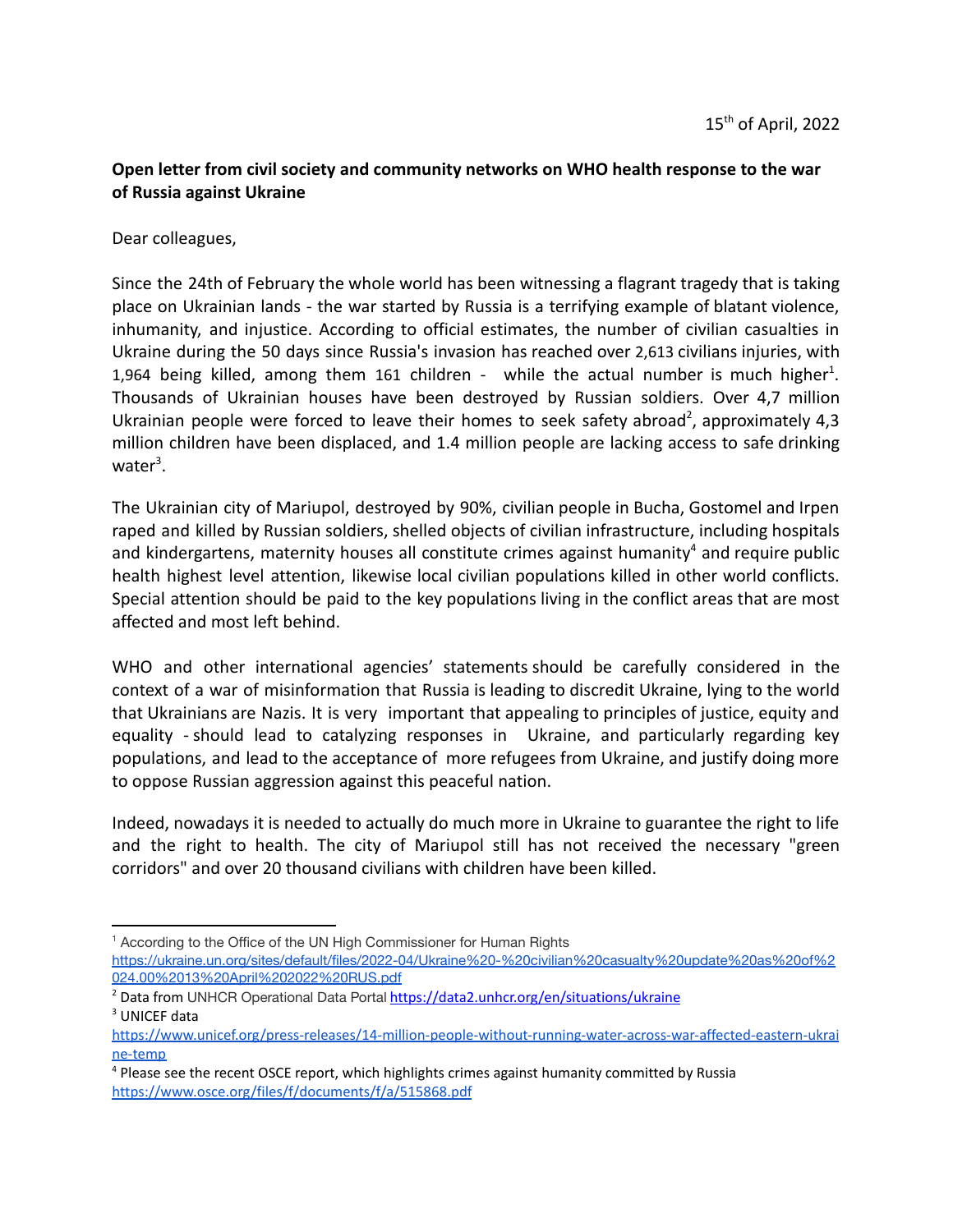Regretfully, we are anticipating an escalation of the war in the Eastern and Southern regions of Ukraine in the coming days. Ukraine still lacks medicines and basic medical equipment, such as tourniquets and blood-clotting remedies, whilst many doctors have fled the country. Ukraine alone is not ready to be able to support lives in the East of Ukraine on its own, without an accelerated increase of international assistance in all key areas. We respect the technical support provided by WHO regional and country offices who are working hard to support the health response to the humanitarian crisis in Ukraine, but need further actions of the leading global public health opinion shapers to encourage more support and mitigate the anticipated casualties.

Our expectations are for WHO as per its mandate to do more to prepare the national health response to the military action on Donbas in the coming days! Responses need to be independent of the Russian Federation or other member state's contributions to WHO.

We, regional and global public health professionals and community and civil society activists, call on WHO to make a strong statement on Ukraine, with clear public health messaging and a bold plan to support people in need and mitigate human suffering that will come with the escalation of the Russian military activities in the Eastern part of Ukraine and Donbas region in particular!

We request that the WHO leadership calls out the Russian aggression which threatens public health, human rights, and democratic values in Ukraine and globally!

We appeal to Dr. Tedros to make a personal visit to Ukraine as soon as possible to show political support to a nation under attack, and to share and promote best public health practices in this fragile context.

Signatories:

*Alliance for Public Health, Ukraine Eurasian harm reduction association, Lithuania International Network of People who Use Drugs, Global East Europe & Central Asia Union of PLWH (ECUO) Eurasian Women's Network on AIDS, Georgia TB Europe Coalition, CEECA region, Ukraine/Netherlands ECOM - Eurasian Coalition on Health, Rights, Gender and Sexual Diversity, Estonia CF «INTERNATIONAL BUDGET ADVOCACY HUB» Union for Equity and Health, Republic of Moldova ALE «Kazakhstan Union of People Living with HIV»*